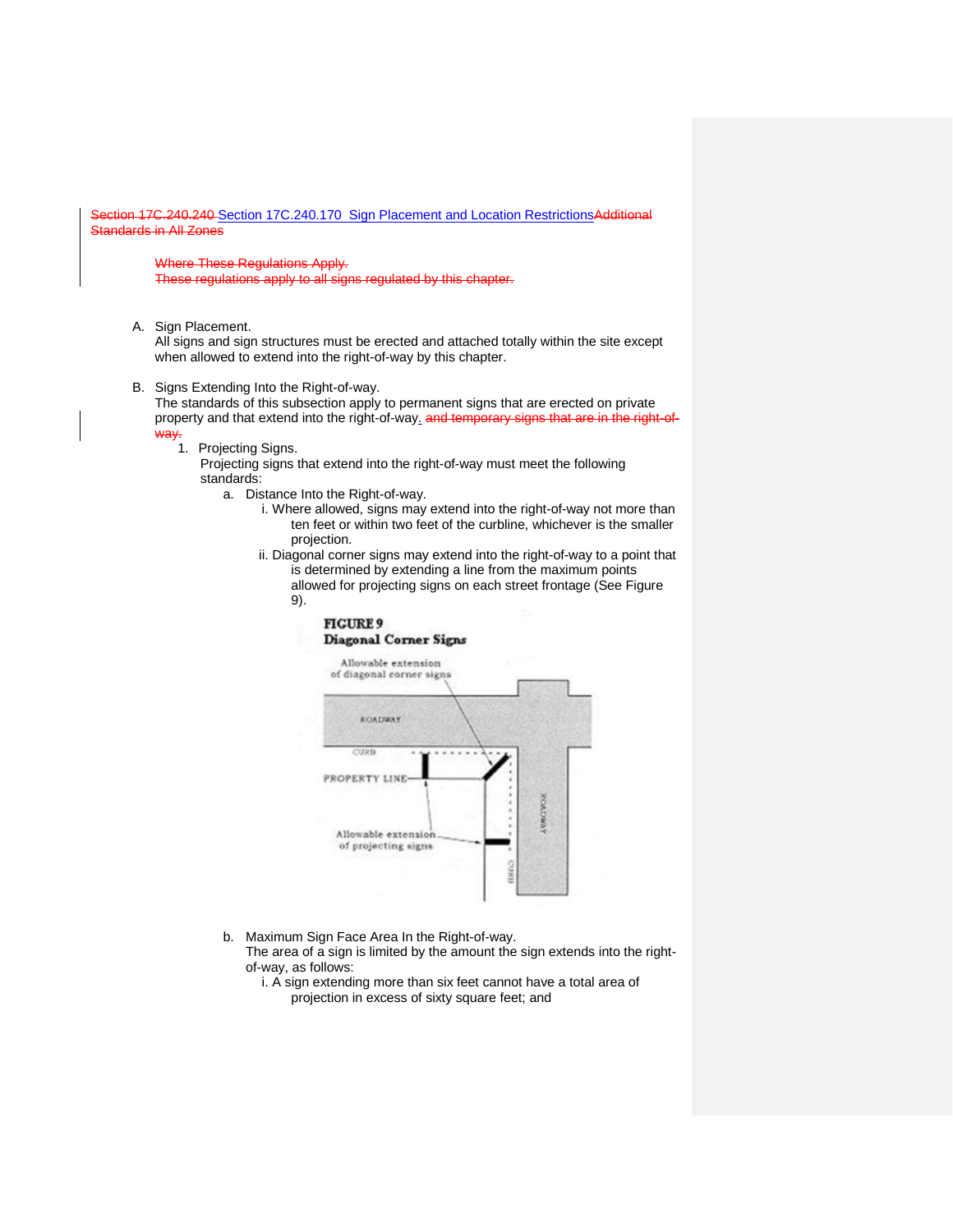- ii. A sign extending less than six feet may not exceed one hundred square feet in area.
- c. Blanketing.

A projecting sign that extends into the right-of-way more than three feet may not be within twenty feet of another projecting or freestanding sign that extends more than three feet into the right-of-way if the new sign is within horizontal lines drawn from the top and bottom of the prior sign.

2. Awnings and Marquees.

Awnings and marquees that contain signs may extend into the right-of-way the same distance as awnings and marquees that do not contain signs (Se[e SMC](https://my.spokanecity.org/smc/?Section=17F.040.140)  [17F.040.140,](https://my.spokanecity.org/smc/?Section=17F.040.140) Awnings).

#### C. Vision Clearance Areas.

1. Vision Clearance Areas.

- a. Vision clearance areas are triangular-shaped areas located at the
	- intersection of any combination of rights-of-way, alleys, or driveways. The sides of the triangle extend fifteen feet from the intersection of the vehicle travel areas (See Figures 12a and b). The height of the vision clearance area is from thirty-six inches above the ground to ten feet above the ground immediately below the sign or awning (See Figure 12c).

## **FIGURE 12a**





**Comment [MA1]:** Working with engineering to ensure consistency with terminology and standards.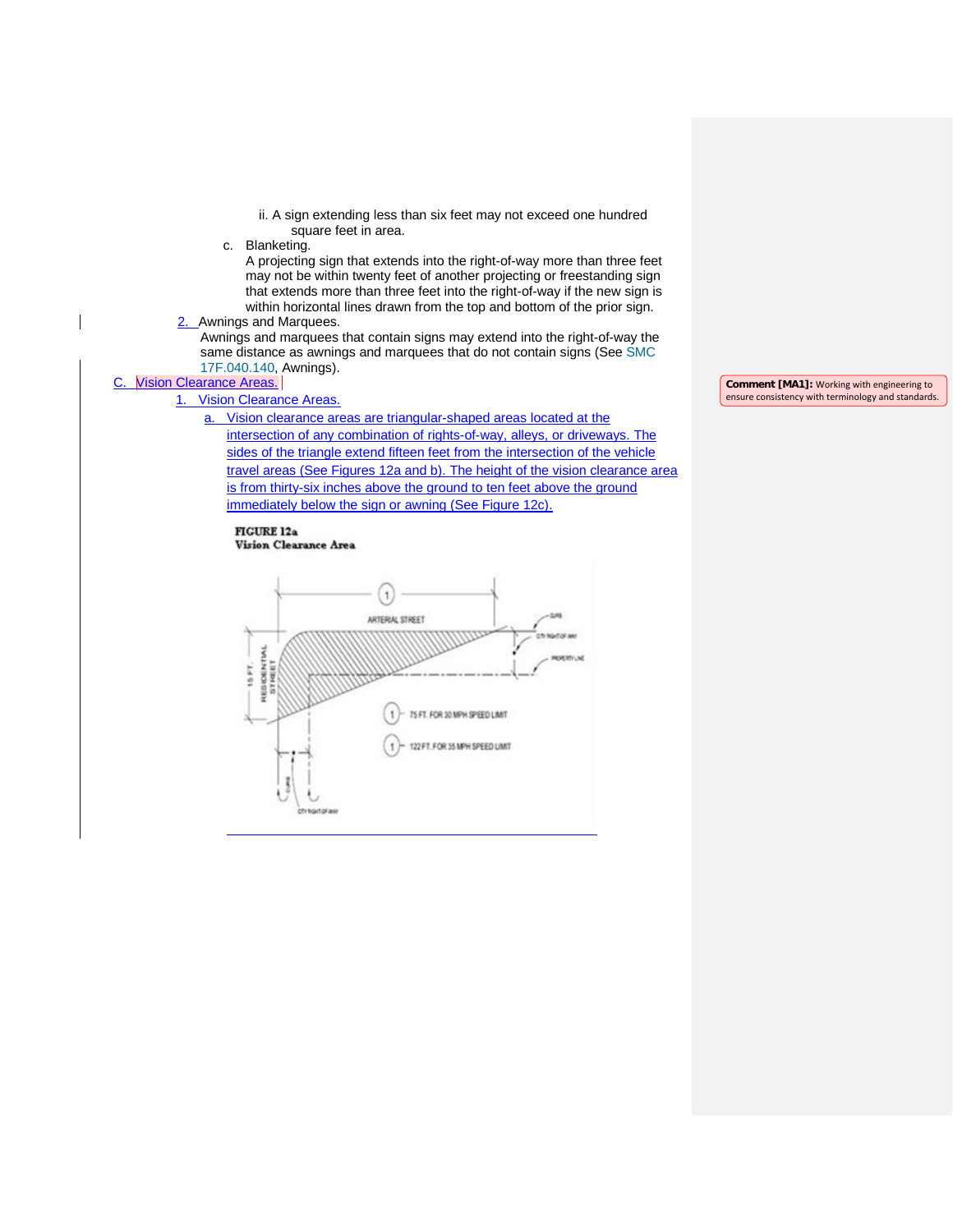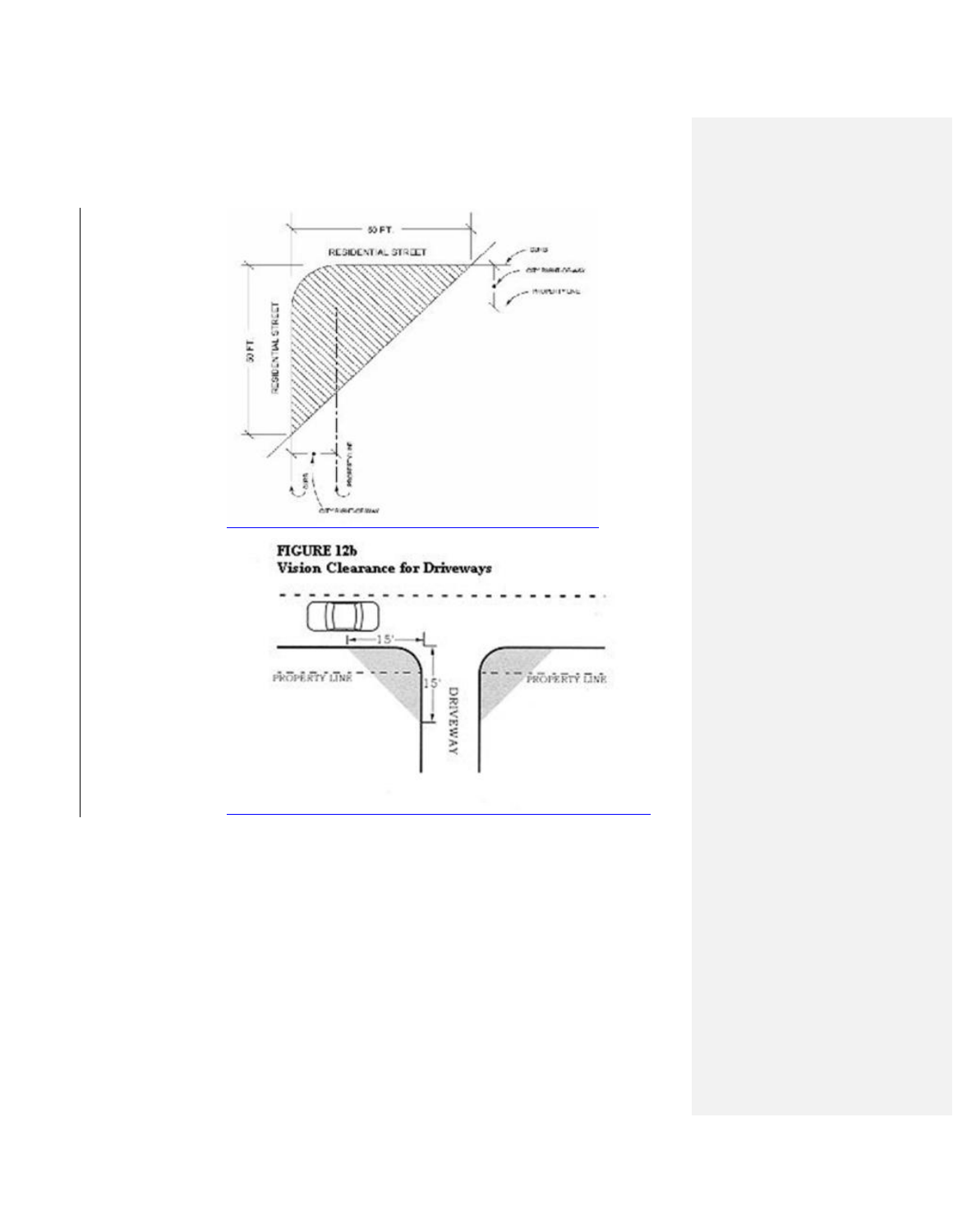**FIGURE 12c** Vision Clearance Area Height



b. Signs in Vision Clearance Areas.

Signs may not be located within a vision clearance area as defined in this paragraph. Support structures for a sign may only be located in a vision clearance area if the combined total width is twelve inches or less and the combined total depth is twelve inches or less.

2. Vehicle Area Clearances.

In areas outside of rights-of-way, when a sign or awning extends over where vehicles travel or are parked, the bottom of the structure must be at least fourteen feet above the ground. Vehicle areas include driveways, alleys, parking areas, and loading and maneuvering areas.

3. Pedestrian Area Clearances.

When a sign or awning extends over a sidewalk, walkway, or other space used by pedestrians, the bottom of the structure must be at least eight feet above the ground. Free-hanging valances made of fabric or other non-rigid material hung on signs, awnings, and marquees must be at least seven feet above of a sidewalk, walkway, or other space used by pedestrians.

- 4. Clearances from Fire Escapes, Means of Egress, or Standpipes. Signs, sign structures, and awnings are prohibited from being erected in any manner that interferes in any way with the free use of any fire escape, means of egress, or standpipe. Attaching signs, sign structures, or awnings to a fire escape is prohibited.
- 5. Obstruction of Windows and Ventilation. Signs, sign structures and awnings are prohibited from being installed in any way that obstructs any building openings to such an extent that light, ventilation, or exhaust are reduced to a level below that required by the building code.

### 2.6.Access to Signs.

Access clear of all obstructions must be provided to all signs.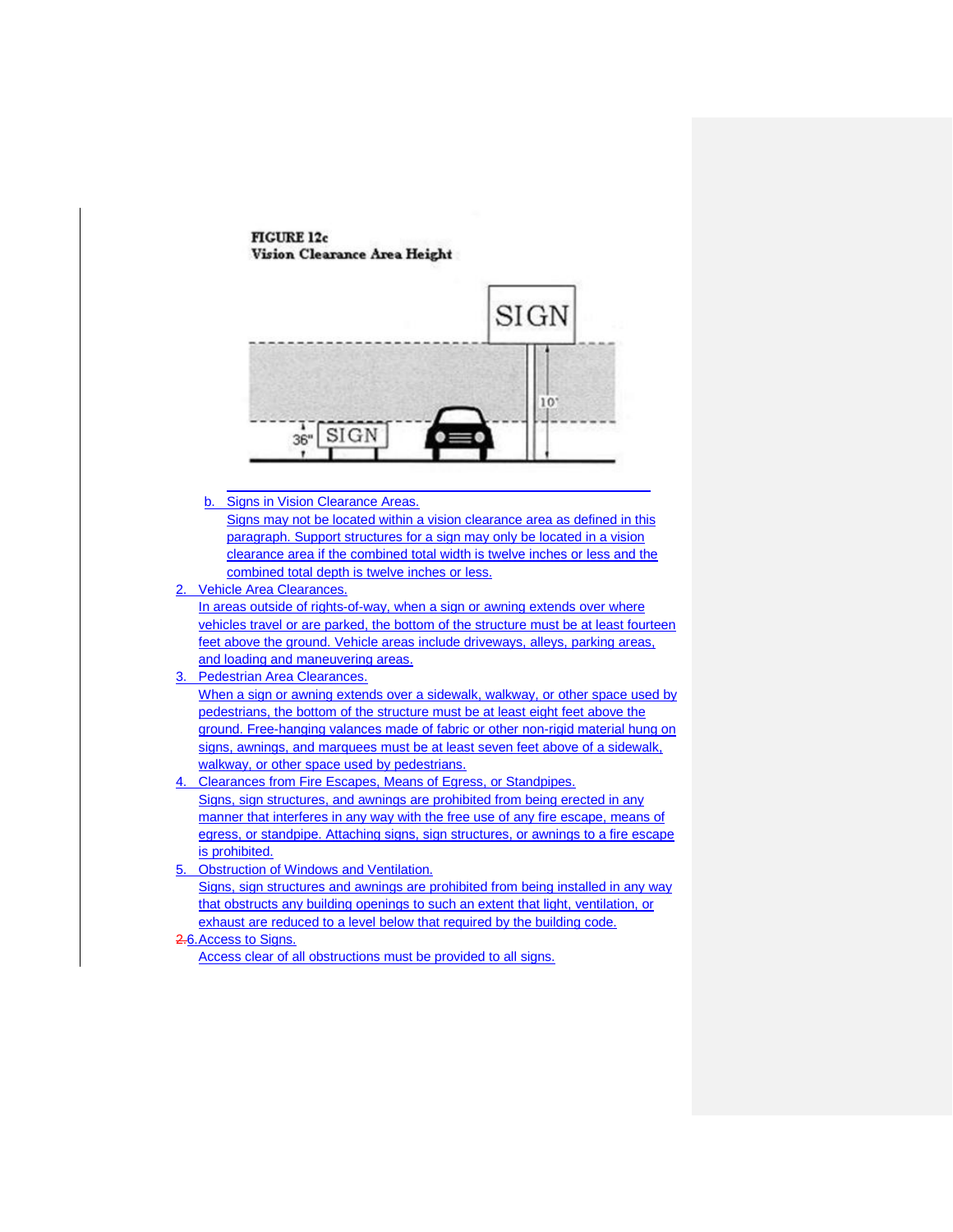#### Temporary Signs.

Temporary signs allowed to be placed in the right-of-way in SMC 17C.240.240(G) shall meet the following standards:

3. The sign is entirely outside the roadway.

- The sign is no larger than nine square feet in size. The sign face is no wider than three feet and no taller than thirty-six inches.
- The sign is entirely outside of the area of a right-of-way corner that is between the curb and the lines created by extending the property line to the curb face (See Figure 10a).



The sign is entirely outside the area of a sidewalk that is between the lines created by extending the edges of any curb ramp across the sidewalk to the property line.